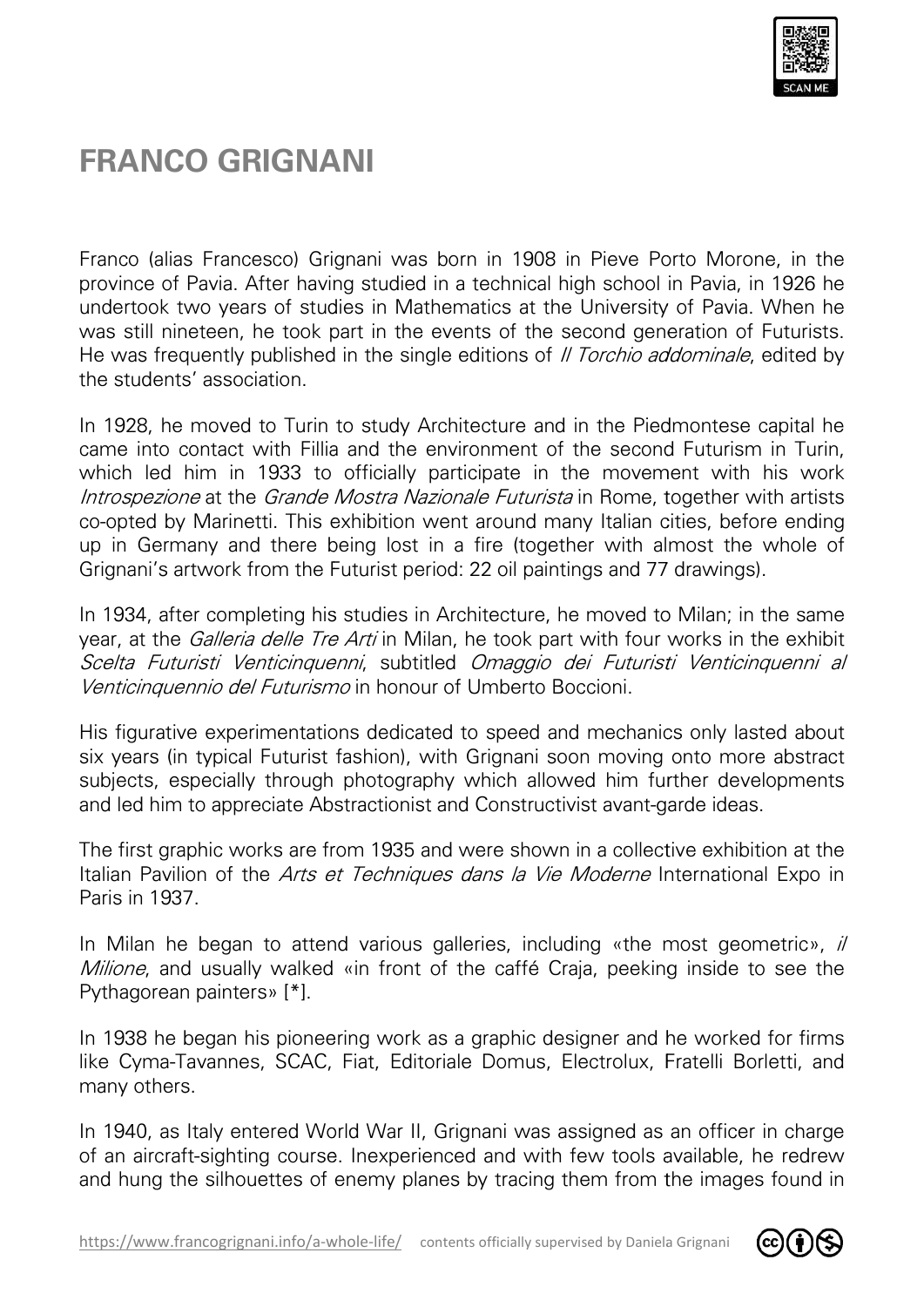

the German propaganda magazine Signal. Teaching others how to quickly spot moving shapes in a short timeframe led him to what would become the final essence of his work as an artist and graphic designer; recalling those moments he will say: «The first thoughts on vision problems and the interdependence between eye and «The first thoughts on vision  $\mu$  mind are from these years» [\*].

In 1942 he married Jeanne Michot, a fashion figure artist for brands of national importance who for years supported him in the realisation of important advertising campaigns: for Pirelli, Montecatini, Zignago, Necchi, and many others.

campaigns: for Pirelli, Montecatini, Zignago, Necchi, and many others.<br>At the end of the war, inspired by Milan's lively new wave of designers, he returned to his work as a graphic designer, while also devoting a strong interest in the perception within the psychology of form, which resulted, in the 50s, in his dynamic anticipation of what would later be called OpArt. Grignani experimented with new techniques by using industrial textured glasses to achieve effects of vibration, or photo emulsion transferred onto canvas, inquiring into aspects of texture, subperception, flou, blurring, distortion, moiré, and induction. He was not interested in perception, flou, blurring, distortion, moiré, and induction. He was not interested in<br>being defined by any of the various art groups that sprung up after the war; he carved his own path based on his own artistic interests.

Continuing in this personal "methodology of vision" (as from the name of an important exhibition at the *Rotonda della Besana* in Milan in 1975), he resumed his graphic work as a result of yet another experimental laboratory to observe and control optical phenomena and managed to achieve the best results on the covers and the ads within the magazine *Bellezza d'Italia*, published by Dompé pharmaceutics, for which he had been the Art Director since 1947 throughout the fifties. These ads were seen as a true revolution compared to other 1950s ads of romanticised work and family life. In 1954, his work for *Bellezza d'Italia* earned him, the Award for the colour advertising page, participating for his first time in the National Advertising Award (Premio Nazionale della Pubblicità ). *Sigmal.* Teaching others how to quickly spotedy spotes and thim to what would become the final essence designer; recalling those moments he will say:<br>The advant minimum of the interdependence between eye and a fashion fig

Since the early 1950s, for a decade, he collaborated with *Studio Boggeri*, one of the best and most important design studios in the world.

In 1952, the five founders of AGI, the *Alliance Graphique Internationale*, selected the 60 best graphic designers in the world to create the first historic group: Grignani was invited from Italy together with Bruno Munari, Giovanni Pintori and Erberto Carboni, later becoming president of the Italian section from 1969 to 1981.

In the same year, Grignani started a 27 year-long partnership with Alfieri & Lacroix, a renowned Italian printing company that allowed him full creative freedom. The advertising campaign carried out for A&L earned him the gold medal of the 11th National Advertising Award for specialised advertising for technical magazines (XI Premio Nazionale della Pubblicità per l'annuncio specializzato per riviste tecniche) in 1961.

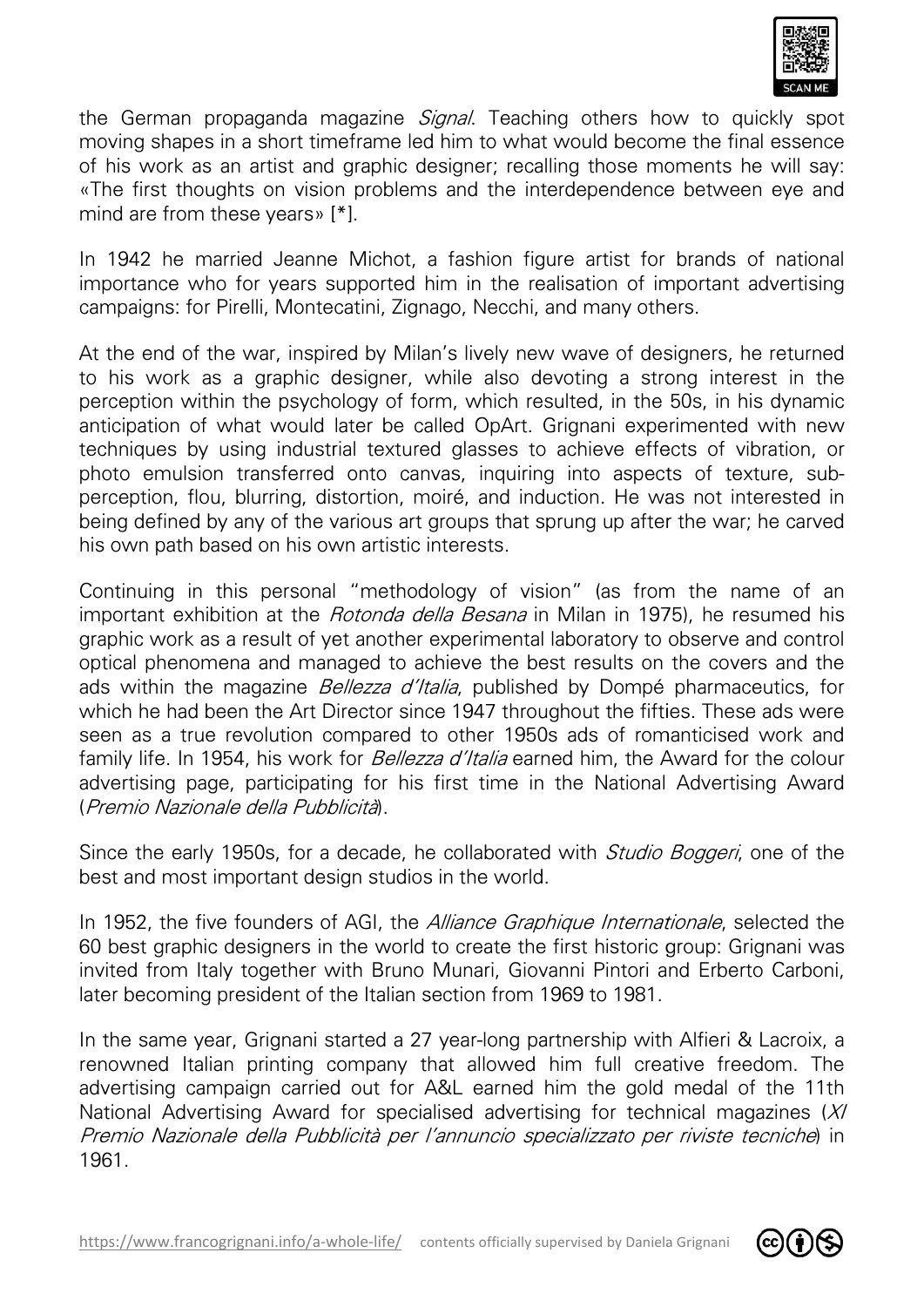

He was also Art Director, content selector, and author for the magazine Italia from the start in 1956 to its closure in 1985.

In 1957 Grignani won the gold medal for the planning of the arrangement and the setting of the Graphic Arts exhibition at the XI Triennale in Milan. Among his clients of this period appeared Montecatini – for which, in addition to many product ads (Ducotone, Meraklon, Moplen, Movil), he designed several pavilions at the Fiera Campionaria in Milan - and Montedison, Mondadori, Marzotto, Necchi, Pirelli, Fiat, Ermenegildo Zegna, Bassetti, Italfarmaco, Sandoz, Bayer... ector, and author for the magazine *Pubblicità in*<br>
in for the planning of the arrangement and the<br>
the the XI Triennale in Milan. Among his clients of<br>
for which, in addition to many product ads<br>
b), he designed several p

In 1959 he won the Golden Palm for Advertising for the Necchi campaign.

In 1962 he won the *Leone d'Argento* at the first national photography exhibition in Venice.

In 1963 he designed the Woolmark logo which would become, according to opinion polls, the most significant trademark ever realized.

In 1965 he was called to sit beside Aldo Novarese, director of Nebiolo's Studio Artistico, to collaborate on new typefaces with Pino Tovaglia, Giancarlo Iliprandi, Bruno Munari, Ilio Negri, Till Neuburg, and Luigi Oriani for over a decade.

In 1965 he was invited to be a speaker at *Vision 65*, the first *World Congress on New* Challenges to Human Communication, at the Southern Illinois University of Carbondale, together with such personalities like Max Bill, the geodesic architect Buckminster Fuller, the philosopher and sociologist Marshall McLuhan, and Roger Stevens, arts councilor for President Johnson.

In 1967 he received the highly coveted recognition merit of the ICTA, the *International* Center for the Typographic Arts of New York, for the Typomundus 20.

He was as well part of the *Typomundus 20/2* jury for the selection of the twentiethcentury communication graphics in 1969, and also a member of the jury at the 3rd International Poster Biennial in Warsaw in 1970.

Invited by many universities from the English-speaking world, he always refused to leave Italy.

In 1966 he was the absolute winner in the contest for the new Piaggio logo. In 1966

In 1968 he participated – until 1976 – in the *Exhibition Design (ED) group*, founded by Silvio Coppola, with Giulio Confalonieri, Bruno Munari, Pino Tovaglia, and Mario Bellini with aims of research, design, and dissemination.

In the same year, he was commissioned for the cover design of sixteen science fiction novels for Penguin Books, to be published the following two years.